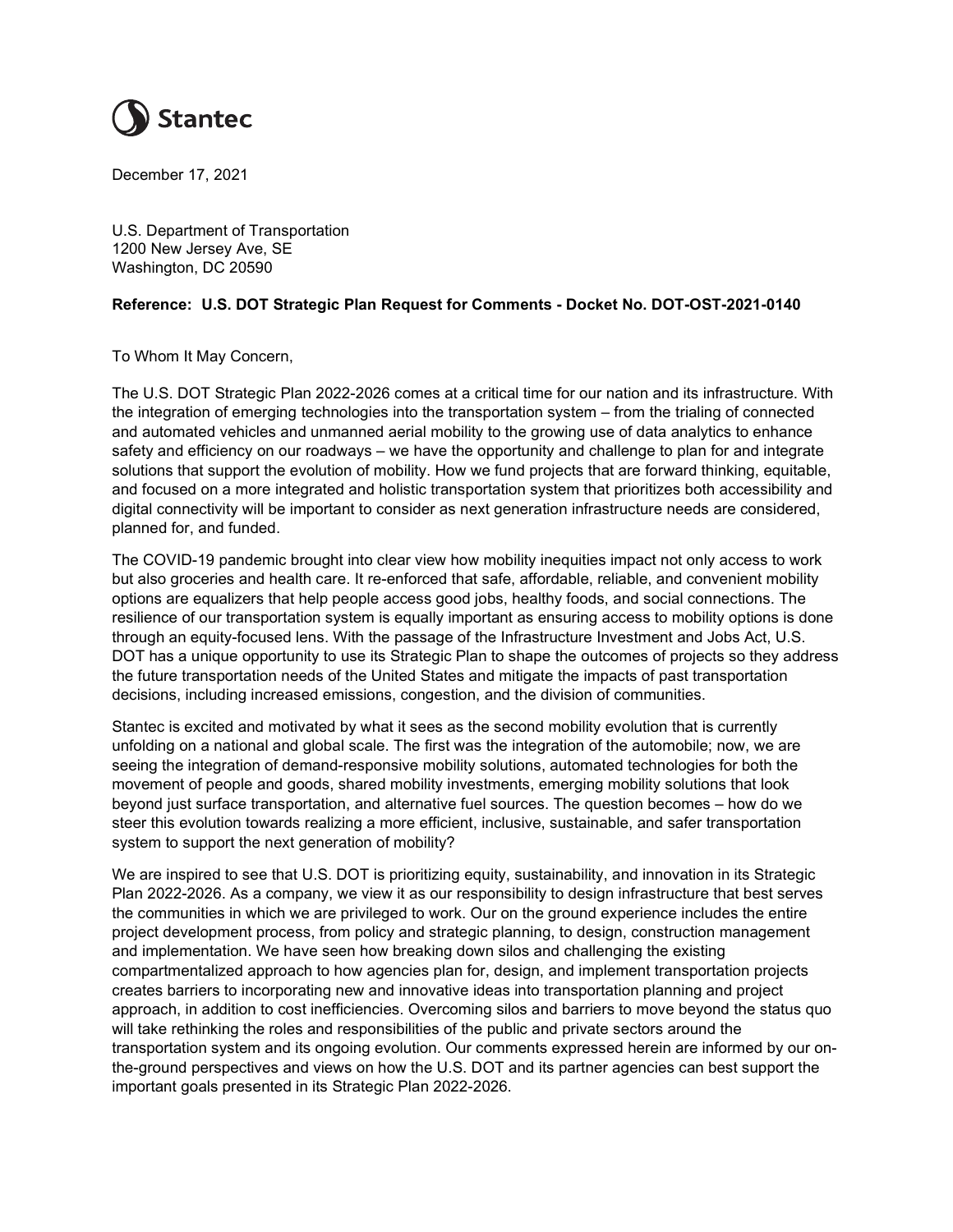## Introduction to Smart(ER) Mobility – Stantec's vision for more equitable and resilient mobility systems.

As part of our commitment to planning and designing high quality transportation systems, Stantec has developed ten principles to guide our work towards a Smart(ER) transportation system that focuses on looking through [Sm]art + [E]quity + [R]esilience lenses.

These ten principles are:

- People First Policy making, budget allocation, and design must prioritize people over vehicles. This means focusing on safety and leveraging data responsibly to support access to mobility options through infrastructure investments with system resilience in mind.
- Inclusive Everyone deserves to have access to mobility options that are safe, reliable, convenient, affordable, and comfortable, which must be informed by inclusive community engagement.
- Innovative Innovation must be more than just technology; it is also rethinking governance, processes, and approaches to how we plan, design, procure, and engage with decisionmakers and the community.
- Responsive Innovation-minded projects must go beyond just urban settings; creating contextspecific opportunities for suburban, rural, and tribal projects, where access to transportation is critical, is necessary for an equitable and resilient mobility ecosystem.
- Clean Solutions must move towards not emitting pollutants or greenhouse gases at the point of use and in the production of energy to meet zero-emissions targets.
- Shared Shared mobility must be incentivized, starting with public transit, where possible, while also fostering partnerships focused on demand-responsive solutions.
- Multimodal Investments must be prioritized to provide diverse modal options, particularly considering how cultural norms, demographics, and ability levels can influence mode choice.
- Value-Based Transportation decisions must consider the societal and climate impacts of building and maintaining infrastructure, as well as user access to, and understanding of, social benefits from offering sustainable modal choices.
- Implementable Projects must merge creative and innovative solutions with an actionable plan for implementation that considers existing infrastructure and access to funding.
- Climate Adaptive Policy, planning, and design must evaluate climate change impacts to inform decision-making and ensure mitigation measures are integrated into mobility projects.

U.S. DOT is well-positioned to lead by example and support national transportation strategies that support the merging of equity, resilience, and innovation in future transportation projects.

Again, from an on-the-ground project experience perspective, below are specific comments addressing the U.S. DOT Strategic Plan that we hope will inform and support the successful implementation of the plan. Each of the comments below tracks the guiding principles included above as noted.

# What strategies or priorities should the U.S. DOT adopt to achieve the Department's strategic goals and objectives?

 As the U.S. DOT promotes more equitable transportation projects moving forward, there should also be a focus on rebuilding trust within communities that were adversely impacted by transportation systems in the past. This includes focusing on transportation projects which reconnect communities that were divided by interstates and rectifying historical funding disparities. Informing such a program focus will require well-funded, inclusive community engagement to be successful. [Inclusive, Innovative]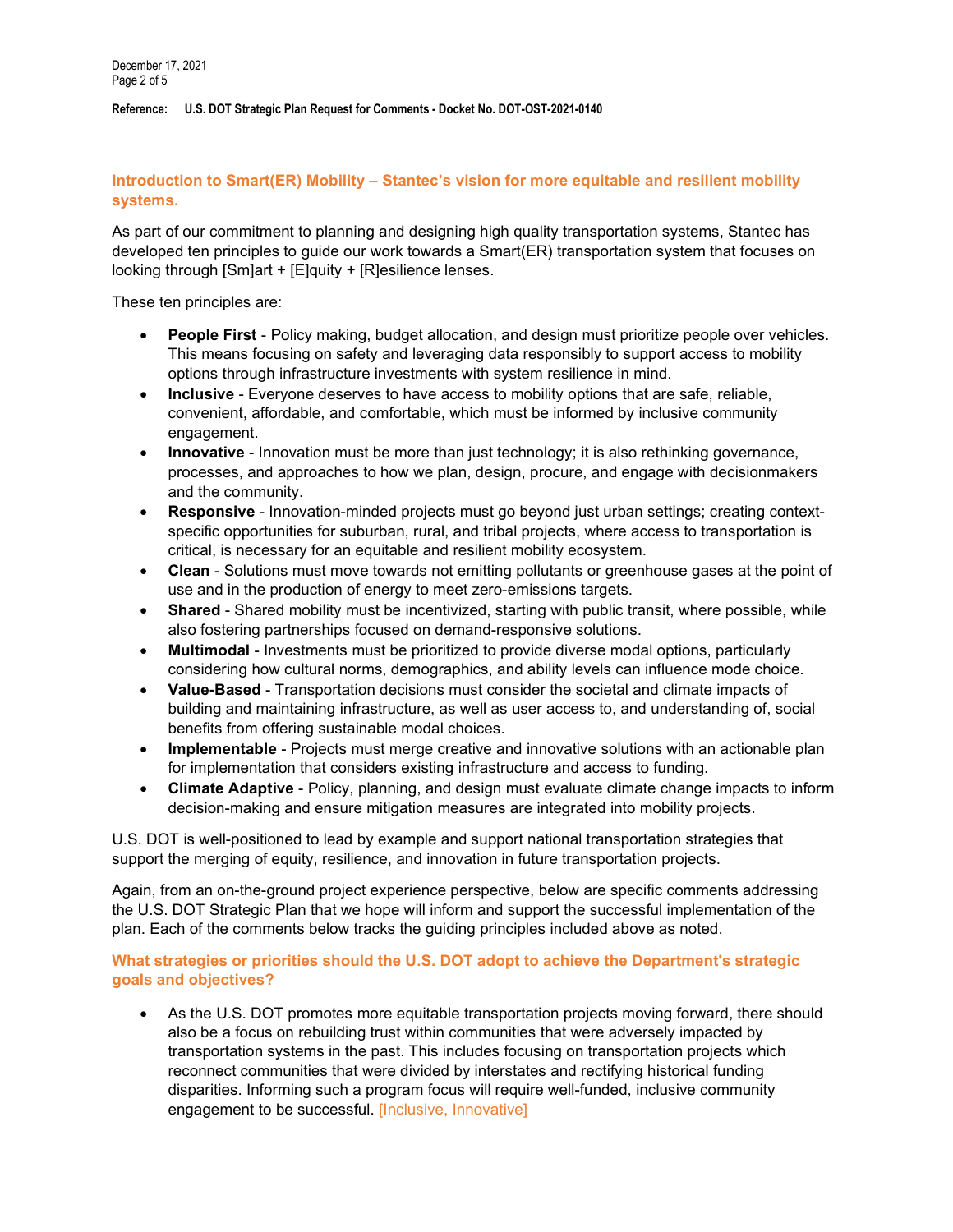- To reach climate and sustainability goals, U.S. DOT should prioritize projects and policies that look to shift the pattern of relying on personal vehicle ownership – whether gas or electric – toward space efficient, high-capacity modes. This requires overcoming silos to merge planning for housing development with incentives around shared mobility options, in addition to considering user incentives. One key opportunity is leveraging transit investments to support "first/last mile" solutions to enhance public transportation system resilience, access, and flexibility. [Clean, Shared, Multimodal]
- Agencies should be encouraged to allocate appropriate budget to community outreach so there are resources to complete high quality engagement with many community touchpoints to ensure an impactful discussion with the community. [Inclusive]
- For communities to truly feel the extent of the U.S. DOTs Operational Excellence, technical support should be available to state and local infrastructure owners so they have the tools available to tackle complex, transformative, and unconventional projects. These projects include highway removal, micromobility and microtransit integration, major transit investments and "first/last mile" partnerships, and formation of multi-discipline working groups that cross agency departments to maximize risk consideration and promote operational efficiencies. The goal should be to empower confidence, creativity, and reasonable risk. [Responsive, Innovative, Implementable]

## How should U.S. DOT measure progress towards those priorities?

- All operational metrics should focus on the safe movement of people instead of vehicles. Improving level of service for pedestrians, cyclists, and transit, for example, is equally as important as improving level of service for individuals driving personal vehicles. U.S. DOT should develop baseline standards for people-focused metrics for evaluating transportation projects. [People Focused, Multimodal]
- Safety metrics should include all aspects of health and safety negatively impacted by reliance on personal vehicles, not just crash reductions. These may include health impacts associated with additional sedentary time, emissions, and lack of options to reduce impaired driving. [Clean, Value Based, Innovative, People First]
- Benefit cost analyses should be balanced to quantify benefits beyond personal vehicle travel time savings. U.S. DOT should consider funding additional research into quantifying the benefits of improved transit and bicycle infrastructure, in addition to transit dedicated infrastructure. [Value Based]

# What emerging challenges or opportunities in transportation warrant additional U.S. DOT activities or investments?

- Many new transportation technologies exist in a regulatory gray area, which makes it difficult for local jurisdictions to make long-term plans to incorporate these technologies. The U.S. DOT should consider federal guidance on automated vehicle safety certifications, as well as federal guidelines, standards, and regulations relating to micromobility solutions. [Innovative, Shared, Multimodal]
- We are encouraged by the funding allocated to electric vehicle infrastructure in the Infrastructure Investment and Jobs Act, but reiterate an informed approach to EV charging infrastructure deployment. It will need to be more robust than the alternative energy corridors being considered. Considerations around equity and ensuring meaningful outreach and engagement with communities to ensure no one is left behind in the transition to alternative fuels will be critical. Also, supporting incentives that align design standards for new buildings and charging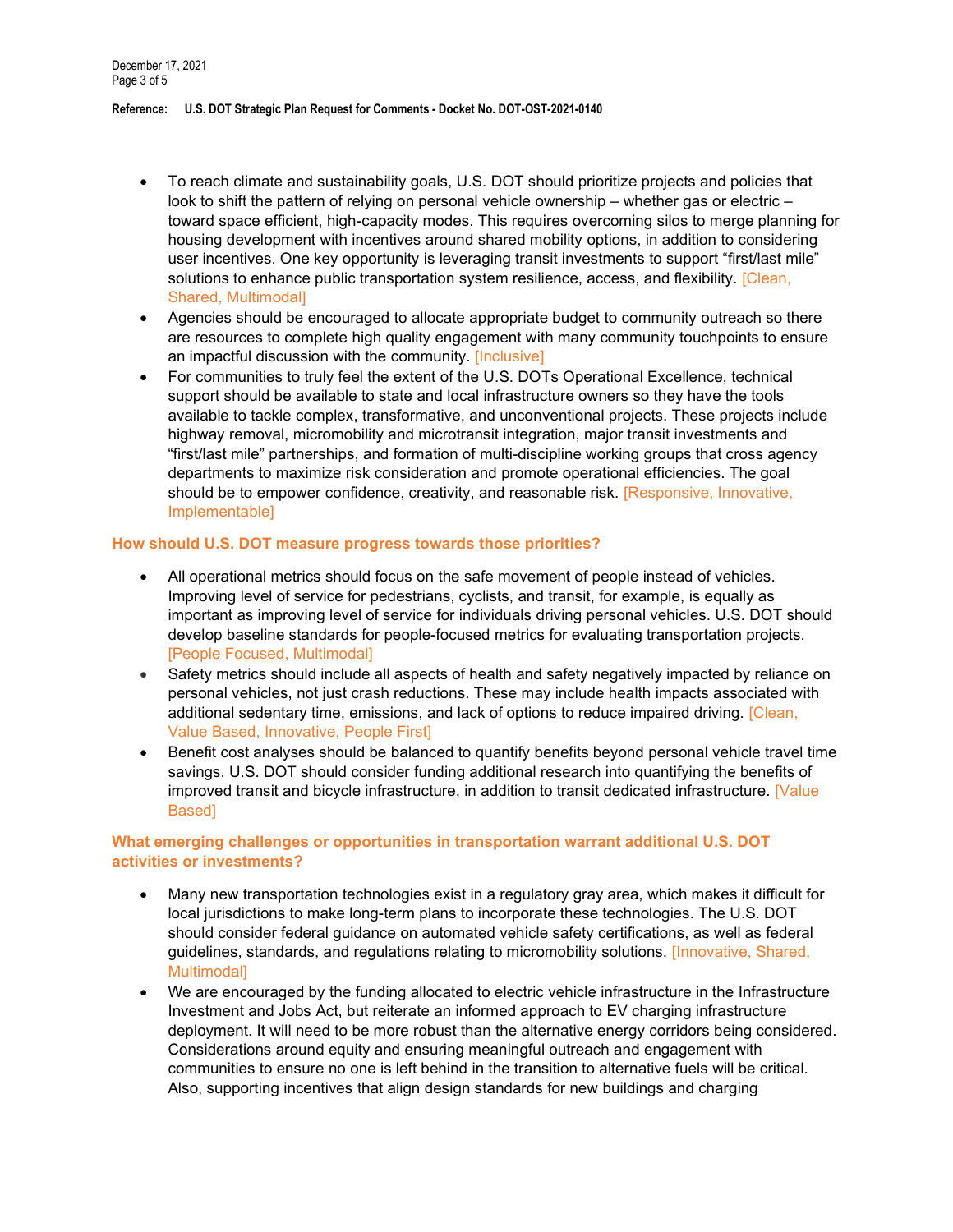infrastructure will be important, in addition to technical support for helping communities around needed coordination with energy providers. [Clean, Responsive, Implementable]

- Federal best practices around interoperability and standards for the integration of various mobility providers into collaborative platforms are needed with a focus on national fare payment systems that provide seamless transitions from transit to demand-responsive mobility providers, particularly to support continued integration of "first/last mile" solutions. [Innovative, Implementable]
- As we encourage fewer personally owned vehicles, intercity transit will need to become a more reliable and efficient option. The U.S. DOT could explore creative options for providing cohesive regional transit options which cross jurisdictional boundaries and ensure the important connections between urban, suburban, rural, and tribal communities that are needed and critical towards an equitable transportation system. [Shared, Responsive, Multimodal]
- As the reliance on web-based solutions becomes more prevalent, internet and cellular access are becoming a necessity for travel. The U.S. DOT should continue evaluating and considering the growing convergence between mobility and broadband infrastructure. [Inclusive, Implementable, Value Based]
- Cell phone location data, and other major data collection sources, can be of great value for understanding and modeling mobility behaviors and trends. However, there needs to be consistent guidelines on data privacy and bias for these data sources to be evaluated against. Considering how the responsible and privacy-minded use of such tools and data can support better transportation planning should continue. [Inclusive, Innovative]
- Many transformative solutions will come from communities and state DOTs. The U.S. DOT should be supportive of new innovative approaches to project delivery and partnerships, and allowing funding to support these innovations. [Innovative, Value Based]

## How can U.S. DOT best coordinate its activities with Federal, State, local, tribal, labor, private sector, academic, non-profit, international, and other stakeholders?

- The future of mobility will require close coordination among a variety of entities to implement initiatives that otherwise might seem too daunting. U.S. DOT should continue to explore innovative contracting and procurement methods that allow communities to think creatively and bring in private sector or non-profit help to achieve their goals. [Innovative, Implementable]
- As mobility and technology become more intertwined, it will be critical to break down institutional silos. We are glad that the DOT and DOE are jointly evaluating the impacts of electric vehicles. In a similar style, the U.S. DOT should work with Housing and Urban Development, Department of Commerce, and Department of Health to understand how decisions within each department impact personal and freight mobility. [People Focused, Value Based]

# How can U.S. DOT best utilize additional programs and authorities in the Infrastructure Investment and Jobs Act to accomplish the goals laid out in the strategic plan?

- We encourage the U.S. DOT to think of additional alliances that can be created to break down silos and support the future of mobility. This includes ensuring equitable access to EVs and thinking beyond just replacing a combustion engine for an electrical powertrain, but also considering incentives for transitioning to shared and electric mobility. [Clean, Climate Adaptive]
- U.S. DOT could favor projects that use a DigOnce or SmartDig policy to minimize the cost and disruption to communities as communities try to accomplish parallel goals. [People First, Implementable, Value Based]
- The U.S. DOT can continue to support the establishment of centers of excellence across the country, but with the goal of merging mobility, land use, and planning to more efficiently identify